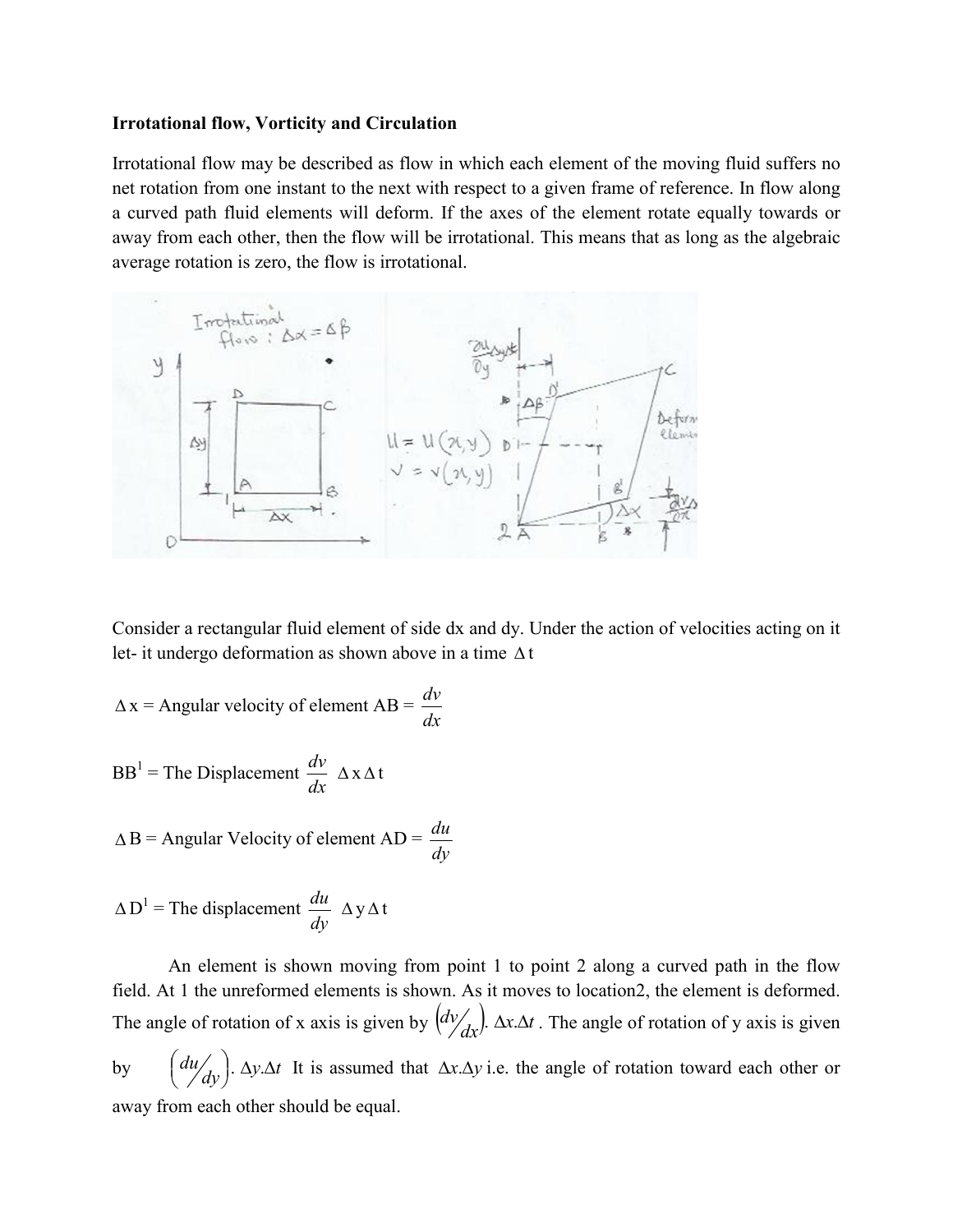The condition to be satisfied for irrotational flow is

$$
\frac{dv}{dx} = \frac{du}{dy} \cdot or \frac{dv}{dx} - \frac{du}{dy} = 0
$$

In case there is rotation, then the rotation is given by (with respect to the  $Z$  axis in the case of two dimensional flow along x and y)

$$
W_z = \frac{1}{2} \left( \frac{dv}{dx} - \frac{du}{dy} \right)
$$

and

 $W_z = 0$  for irrotational flow.

## **Concept of circulation and Vorticity**

Considering a closed path in a flow field as shown below, circulation is defined as the line integral of velocity about this closed path. OR The circulation contained within a closed contour in a body of fluid is defined as the integral around the contour of the component of the velocity vector that is locally tangent to the contour. That is, the Circulation  $\Gamma$  is defined as

$$
\Gamma = \oint u ds = \oint u cos \beta dl
$$

Where dl is the length on the closed curve, U is the velocity at the location and  $\beta$  is the angle between the velocity vector and the length DL.

The closed path may cut across several stream lines and at each point the direction of the velocity is obtained from the stream line, as its tangent at that point.



As an example of an elementary circuit arising from the subdivision of a larger one, we consider the elementary rectangle,  $\partial x \times \partial y$  in size of the figure (b) above. The velocities along the sides have the directions and average values shown. Starting at the lower left-hand corner, we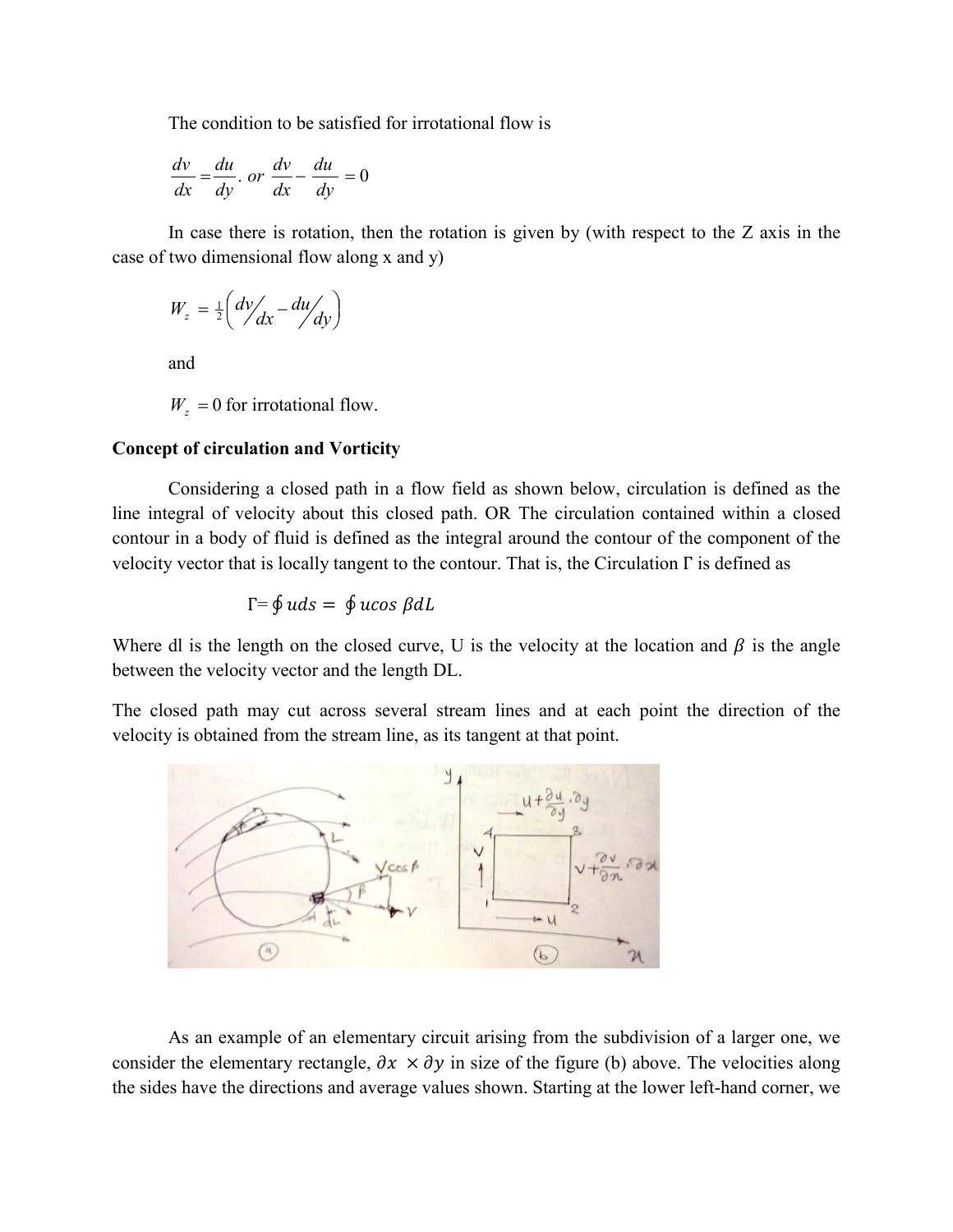may add together the products of velocity and distance along each side, remembering that circulation is considered positive anticlockwise.

Consider the element 1234 in the figure (b) above, starting at 1 and proceeding counter clockwise,

Circulation 
$$
\Gamma = u \partial x + \left( v + \frac{\partial v}{\partial x} \partial x \right) \partial y - \left( u + \frac{\partial u}{\partial y} \partial y \right) \partial x - v \partial y
$$

\n
$$
= \frac{\partial v}{\partial x} \partial x \partial y - \frac{\partial u}{\partial y} \partial y \partial x
$$
\nOR

\n
$$
= \frac{\partial v}{\partial x} - \frac{\partial u}{\partial y} \partial x \partial y
$$

Now, the vorticity at a point is defined as the ratio of the circulation round an infinitesimal circuit to the area of that circuit . OR Vorticity is defined as circulation per unit area. Here area  $\partial x \partial y$ , so

$$
Vorticity(\xi) = \frac{d\Gamma}{dx dy} = \frac{dv}{dx} - \frac{du}{dy}
$$

For irrotational flow vorticity and circulation are both zero. In polar coordinates.

$$
Vorticity = \frac{dV_{\theta}}{dr} - \frac{1}{r} \frac{dV_{r}}{d_{\theta}} + \frac{V_{\theta}}{r}
$$

Consider alternatively a small circular circuit of radius r ,

$$
\Gamma = \oint u ds = \oint \omega r r d\theta = r^2 \oint \omega d\theta = r^2 \overline{\omega} 2\pi
$$

Where  $\bar{\omega}$  is the mean value of the angular velocity  $\omega$  about the centre for all particles on the circle.

$$
Vorticity(\xi) = \frac{d\Gamma}{dxdy} = \frac{r^2 \varpi 2 \Pi}{\Pi r^2} = 2\varpi
$$

That is, the vorticity at a point is twice the mean angular velocity of particles at that point. If the vorticity is zero at all points in a region of a flow (except certain special points, called singular points, where a velocity or the acceleration is theoretically zero or infinite) then the flow in that region is said to be irrotational. Flow in regions where the vorticity is other than zero is said to be irrotational.